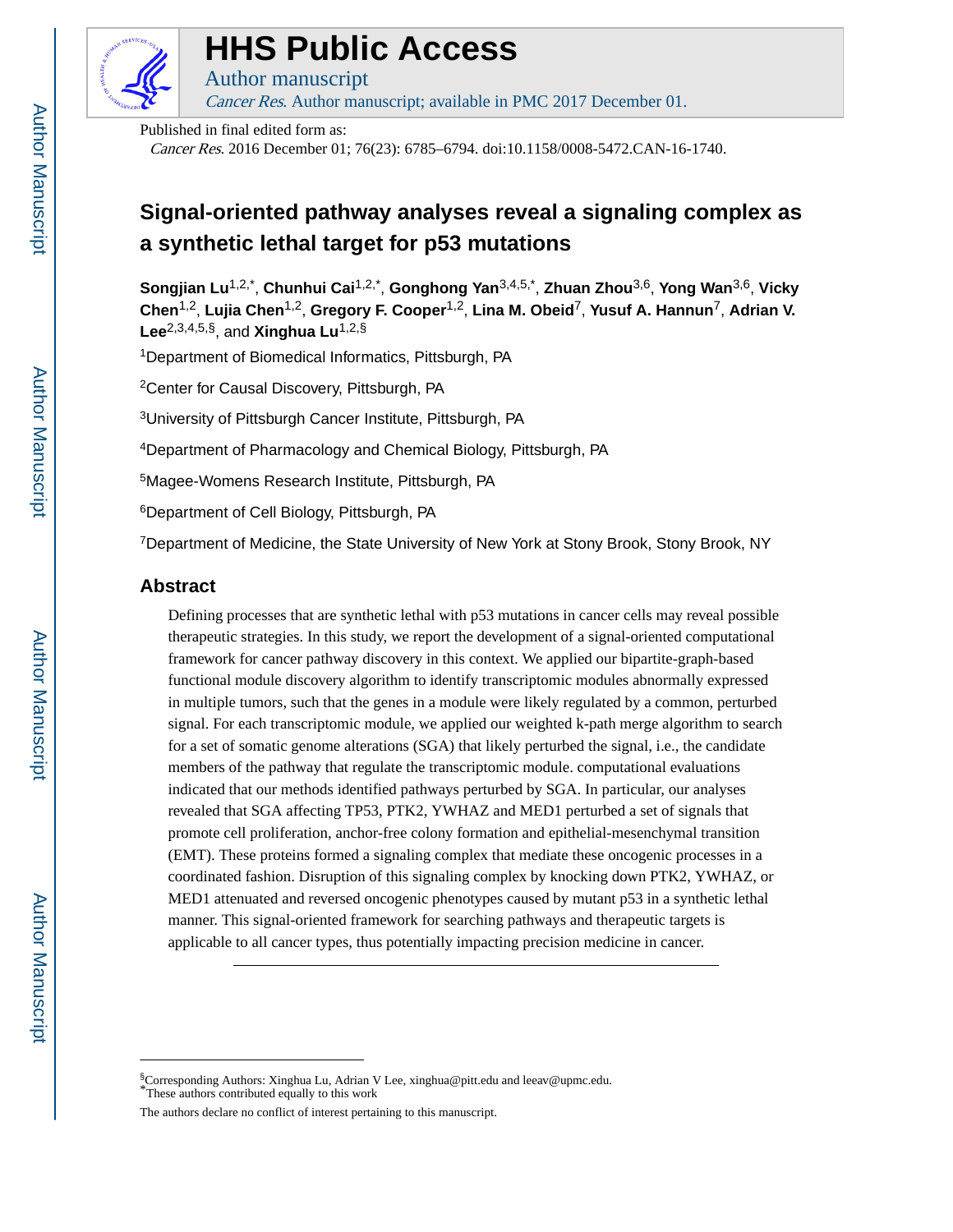# **Introduction**

Cancer is driven by aberrations in cellular signaling pathways, commonly caused by SGAs, such as somatic mutations and copy number alterations, and epigenetic alterations that affect signaling proteins (1,2). Large-scale cancer genomic studies, such as The Cancer Genome Atlas (TCGA) provide an unprecedented opportunity to comprehensively investigate cancer pathways perturbed by SGAs.

Discovering cancer drivers and pathways is an active research area. Different algorithms have been designed to search for cancer driver genes using cancer genomic data availed by large-scale projects such as The Cancer Genome Atlas (TCGA) and the International Cancer Genome Consortium (ICGC) (3–5) (see Djosta Nono et al (6) for a comprehensive review). However, a majority of the current methods concentrates on finding genes that are mutated above a baseline frequency according to a certain statistical model, without information regarding the functional impacts of mutation events, such as the biological processes perturbed by the mutation events. As such, it is difficult to organize candidate drivers observed in different tumors into pathways. To address this challenge, researchers have designed a family of algorithms that searches for a set of mutated genes that exhibit mutually exclusive patterns in tumors and identifies them as members of a candidate pathway, based on the observation that SGA events affecting a pathway seldom co-occur in a tumor  $(7-12)$ . This framework has limitations in that mutual exclusivity is neither a necessary nor a sufficient condition for genes involved in a pathway. That is, not all genes in a pathway show mutual exclusivity, and not all mutually exclusive genes are in a common pathway. Other researchers resort to the knowledge of biological networks, e.g., proteinprotein interaction (PPI) networks, to search for genes that are closely located within a biological network and are commonly perturbed by SGAs (13–16). The limitation of this approach is that PPI data can be noisy and that member proteins of a pathway do not always physically interact. Importantly, the aforementioned driver-identification or pathwaydiscovery algorithms do not take into account the functional impacts of SGA events, which is critical in order to determine if an SGA-perturbed gene is a driver and whether a set of SGAs perturb a common cellular signal.

In this study, we developed a novel signal-oriented computational framework, which utilizes the intrinsic relation between the perturbation of a signaling pathway and the expression changes of down-stream genes regulated by the pathway, to search for driver SGAs and reconstruct signaling pathways. To this end, we first applied a bipartite-graph-based functional module discovery (BFMD) algorithm to identify transcriptomic modules (17,18) as signatures of cellular signals that are perturbed in tumors. We then applied a weighted kpath merge (WKM) algorithm to identify a set of SGAs that perturb a common signal (12,19) with respect to a transcriptomic module as a means to discover the members of a cancer pathway.

Applying our framework to breast cancer tumors from TCGA, we defined the most commonly perturbed transcriptomic modules and investigated the candidate pathways driving their aberrant expression. We discovered a p53-centered signaling complex involving TP53, PTK2, YWHAZ, and MED1, which drives multiple oncogenic processes in breast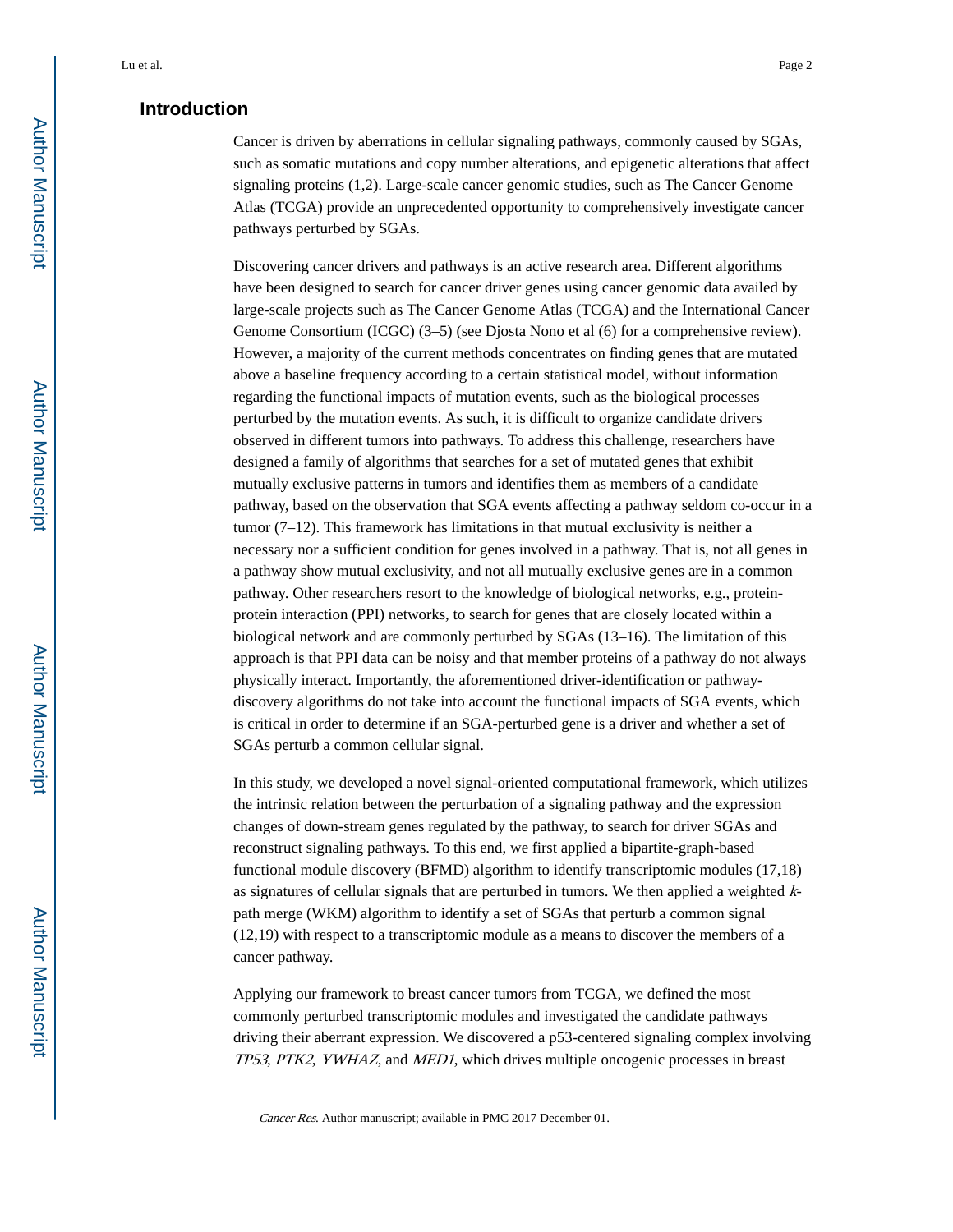cancer and is associated with worse clinical outcome. We show that disrupting the complex, by knocking down PTK2, YWHAZ and MED1 proteins, specifically attenuates or reverses the oncogenic phenotypes induced by mutant p53. Given that p53 is the most frequently mutated gene  $($ >40% of all types of tumors) and is associated with worse outcome  $(1,20)$ , the effective targeting of p53-mutation-mediated signals could have a significant impact on a large number of cancer patients.

The signal-oriented framework is a general approach that can be used to find other cancer pathways and signaling complexes, which could potentially have a broad impact on precision medicine in cancer.

### **Materials and Methods**

#### **Identification of response modules**

An overview of our study is shown in the supplementary Fig S1a – S1f. In each tumor, differentially expressed genes annotated with closely related GO terms in the Biological Process domain were grouped into non-disjoint sets, with each set summarized by a GO term using a method previously reported (18,21) (Algorithm S1). Genes summarized by a common GO term and tumors were organized in a tumor-vs-gene bipartite graph (Fig 1a). Search for a densely connected sub-graph was performed using a previously reported algorithm (18) (Algorithm S2–1, S2–2). Since the differentially expressed genes in such a transcriptomic module were repeatedly co-differentially expressed in multiple tumors, we hypothesized that they were likely regulated by a common cellular signaling pathway that was perturbed in these tumors, and thus we refer to them as a *response module*.

#### **Searching for members of a candidate pathway**

To search for the SGAs in tumors perturbing a pathway that regulates the expression of a response module, we designed the WKM algorithm (Supplementary Fig S1e, Algorithm S3– 1, S3–2, S4) with the following steps: 1) Apply Fisher's exact test to assess the strength of statistical association between each SGA and the expression state of the response module. 2) Instantiate a human protein-protein interaction (PPI) network in which nodes represent proteins and edges reflect physical interactions between them. In the network, the proteins that were perturbed by SGAs in TCGA data are assigned a positive weight (the negative log of the  $p$ -value from Step 1), and the unaffected proteins are assigned a weight of 0. Thus, the weight of a protein reflects the amount of information a gene/protein carries with respect to the expression state of the response module (the smaller the p-value, the bigger the weight). 3) Iteratively search for  $k$ -paths (22) consisting of a set of  $k$  proteins (including SGAaffected proteins and the nodes connecting them) with maximal total weight. 4) Iteratively merge intersecting k-paths (by order of descending weight) to construct a subnetwork, such that the total amount of information carried by the sub-network with respect to the response module is maximal. After merging each k-path into the sub-network, we reassessed the strength of the collective association of the SGAs in the sub-network with respect to the response module, and we stopped the procedure when subsequent merges resulted in a less than 10% increase of the negative log  $p$ -value. Detailed information for computational algorithms and cell biology experiments are provided in the Supplementary Method section.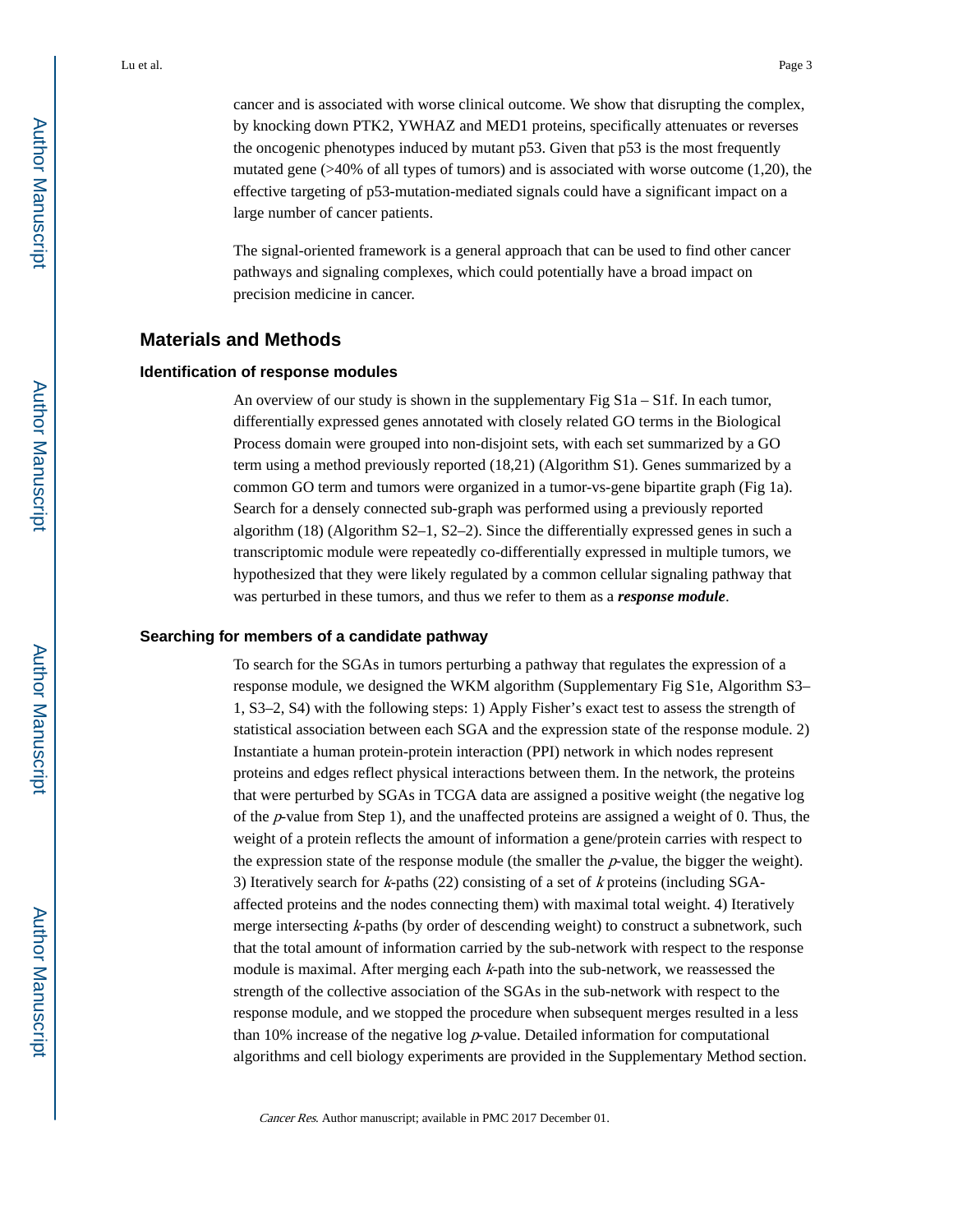**Cell experimental procedures—**Breast cancer cell lines were obtained from the Integrative Cancer Biology Program (ICBP) 45 breast cancer cell line kit (ICBP45) of the National Cancer Institute. The cell lines were obtained by the ICBP program in 2010 and were thawed two weeks before experiments (2013–2014). There were less than 10 passages between thawing of the cells, and the experiments described in this study. In general, mycoplasma testing is performed periodically on all cell lines used in the laboratory (approx every 3 months), but in this case this was not necessary since all lines were passaged less then 10 times since obtaining from NCI-ATCC ICBP program. Detailed experimental procedures for cell biology experiments are provided in the Supplementary Methods section.

# **Results**

#### **Transcriptomic signatures reflect the cellular states of tumors**

In order to identify aberrant pathways as potential therapeutic targets, we first searched for transcriptomic modules that reflect aberrations in cellular signaling, i.e., expression signatures of aberrant pathways. Our approach is based on the assumption that if a module of genes is involved in a common biological process and exhibits coordinated changes in multiple tumors, this transcriptomic module is likely regulated by a common signaling pathway (17,18,23,24) that is aberrant in these tumors. We have developed the BFMD algorithm (see Methods and supplementary Fig S1a, S1b, Algorithm S2–1, S2–2) to discover such transcriptomic modules.

We obtained the genomic (somatic mutations and copy number alterations) and transcriptomic data of 533 breast cancer tumors in TCGA (25). For each tumor, we first identified differentially expressed genes by contrasting the expression value of a gene against the distribution of the control breast samples profiled by TCGA (see Methods). We then grouped differentially expressed genes into subsets, with each set consisting of genes involved in a common biological process summarized by a Gene Ontology (GO) term (26), using the methods developed in our previous studies (18,21,27) (see Supplementary Methods). To search for a module of genes that was co-differentially expressed in multiple tumors, we organized the genes annotated by a common GO term and all tumors as a bipartite graph (Fig 1b) and searched for a dense subgraph (18) enclosing a set of tumors and a module of genes, i.e., a response transcriptomic module. To avoid finding trivial modules that contained few genes or were differentially expressed in few tumors, we discarded the subgraphs that enclosed less than 10 genes or less than 30 tumors (< 5% of tumors). Since each response module is annotated with a unique GO term, we used the GO term to represent the response module.

We identified 88 putative response modules (Table S1) among the TCGA breast cancers. Many response modules contained genes that are involved in biological processes intrinsic to cancer cells (28), such as cell cycle checkpoint (GO:000075), cell migration (GO:0016477), and programmed cell death (GO:0012501), whereas other response modules reflected biological processes related to the changed environment of tumors, such as wound healing (GO:0042060) and inflammatory response (GO:0006954).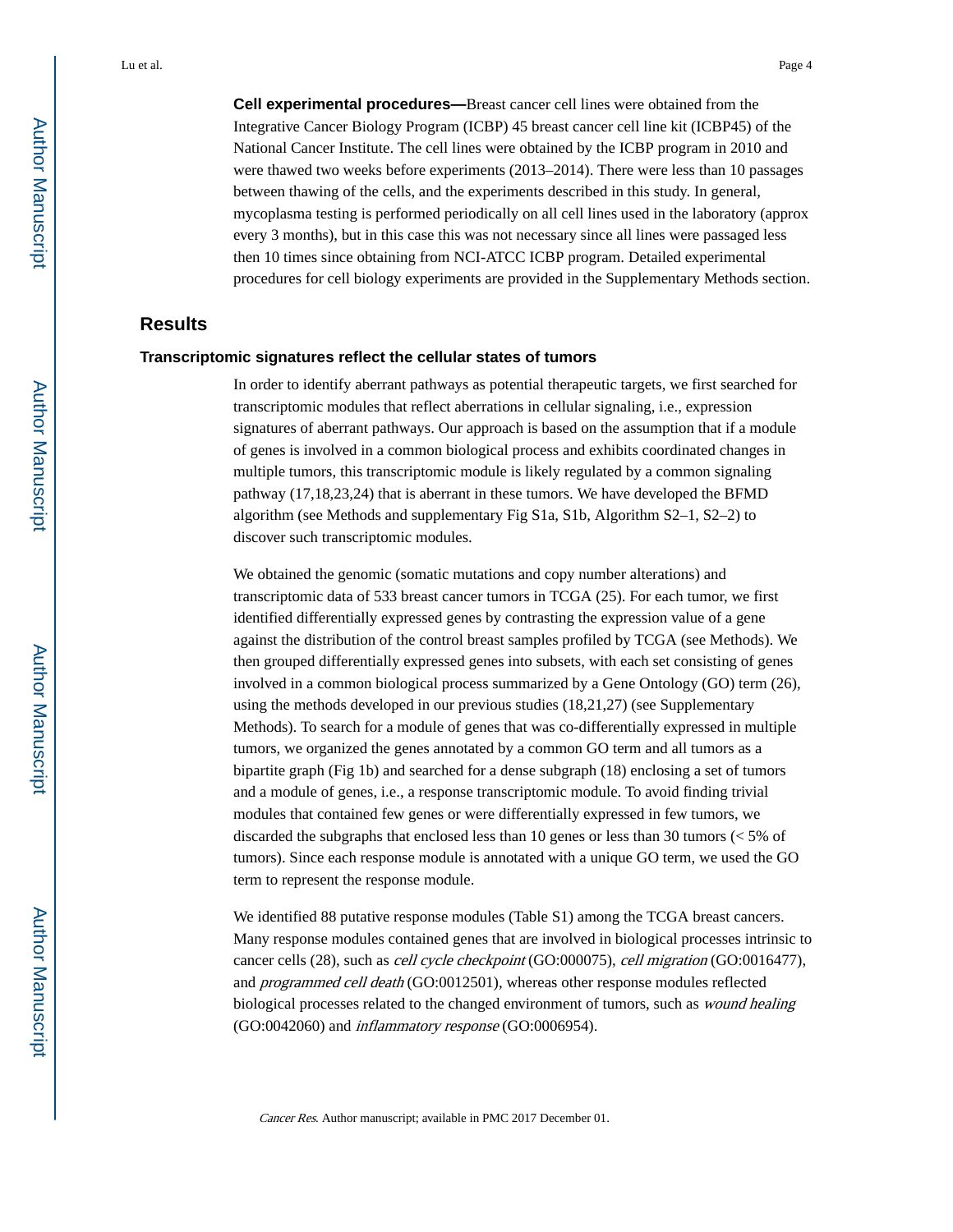# **Signal-oriented response modules are informative features for cancer subtyping and clinical outcome prediction**

The expression state of these response modules provided a more concise representation of the state of signaling pathways in a tumor than did individual genes (17,29). To investigate whether this pathway-oriented representation is informative of patient outcome, we examined the expression state of these 88 putative response modules in another large breast cancer cohort, METABRIC (30), which had been followed for a longer period than the TCGA cohort and was thus more suitable for survival analysis. We trained a classifier for each of the 88 response modules to detect the expression statuses of these modules in METABRIC samples, and clustering analysis indicates that the expression statuses of the modules exhibit similar patterns among the two cohorts (Fig  $S2a - S2h$ ). There is no significance in the distribution of patient age and race across the clusters.

We then set out to test the hypothesis that, because they reflect the state of cellular signals, the expression states of response modules can be used as informative features for predicting patient survival. Conditioning on the expression state of each response module, we iteratively divided the METABRIC cohort into two groups and conducted a survival analysis to assess whether each modular feature was informative of outcome. After correcting for potential false discoveries (31) due to multiple testing and random discovery of informative modules, we identified 11 response modules that are significantly informative of patient outcome (Fig 1b, Fig S3).

Since some of the remaining 88 response modules, though not predictive when evaluated alone, could have enhanced predictive power when analyzed in combination with others, we examined all combinations of 4 (from the full set of 88 response modules) as features and used these to build decision trees (Fig S4a, S4b, supplementary Methods) to divide the patients into subgroups, followed by a survival analysis. We retained the top 10 combinations that yielded significant survival differences, which were derived from 8 response modules (Table S2). Interestingly, this procedure included response modules annotated as inflammation response (GO:0006954) and blood coagulation (GO:0007596, which is a subordinate concepts of the biological process *wound healing* GO:0042060), both of which were deemed non-informative when evaluated alone. These 8 response modules can be organized into 3 main axes important to cancer (17,28,32): cell proliferation, cytoskeleton organization/cellular mobility, and inflammation/wound healing. Among the 8 modules, 3 are related to different stages of cell cycle and their states are highly correlated; therefore we merged them into a combined module, which results in 6 informative response modules.

Using the above 6 response modules as features, we performed consensus clustering analysis (33) to search for breast cancer subtypes. Unlike the 4 breast cancer subtypes reported by TCGA, our analysis divided breast cancer into 8 new subgroups (Fig 1c, 1d, S5a, S5b) that exhibited significant differences in survival. The results indicate that the response modules provide a signal-oriented perspective for identifying novel subtypes of tumors. Compared with conventional breast cancer subtyping based on individual genes, our approach not only identified response modules highly predictive of patient outcome, but it also enabled us to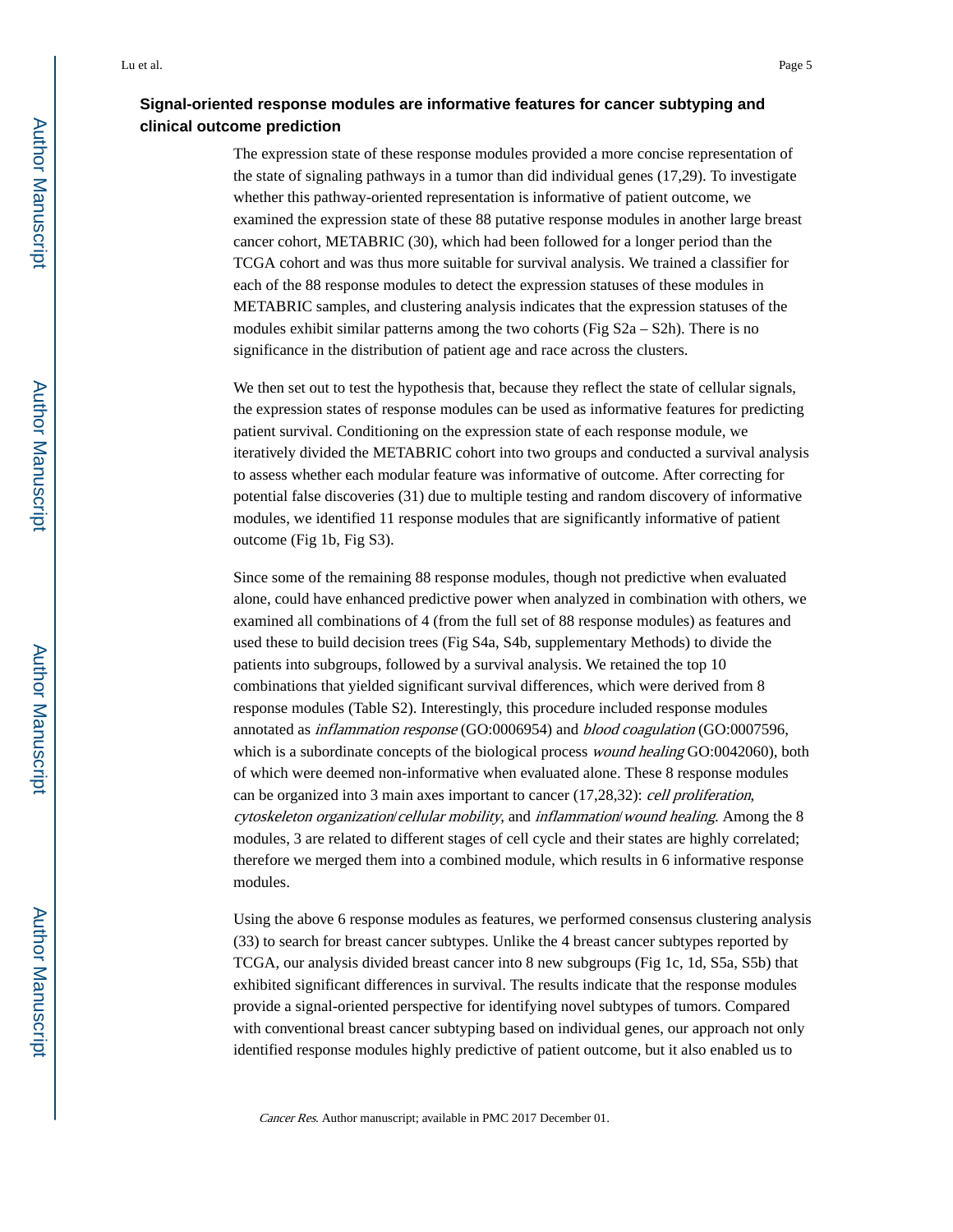search for a candidate pathway underlying the aberrant expression of each response module as a potential therapeutic target.

#### **Combining genomic alteration data and response modules enables pathway discovery**

Availability of TCGA genomic data enabled us to search for SGAs that likely perturbed signaling pathways regulating each response module. We hypothesize that if a set of SGAs is consistently associated with the aberrant expression of a response module, and if the proteins affected by these SGA events are closely located within a PPI network, then the SGAs likely perturb a signaling pathway that regulates the response module of interest.

We applied the WKM algorithm to search for the perturbation module regulating each response module (n=88), the results of which are available at a supplementary website [\(http://breastcancersignalingsignatures.dbmi.pitt.edu/](http://breastcancersignalingsignatures.dbmi.pitt.edu/)). The relationship between genes in response and perturbation modules are biologically sensible. For example, for a response module containing genes annotated by GO:0016477 (*cell migration*), we examined the genes in its corresponding perturbation module by performing an extensive literature search, and we found that 30 of the 40 genes in the perturbation module are related to cell migration or metastasis (Table S3), including AKT1, CREB1, GAB2, and CCT2. In another example, for a response module containing 23 genes annotated by GO:0012501 (programmed cell death), we found that 35 of the 46 proteins (genes) in its corresponding perturbation module are reported to regulate cell death, apoptosis, or autophagy (Table S4).

#### **In depth analysis of a pathway influencing breast cancer outcome**

To validate that our approach is capable of identifying biologically meaningful pathways, we further investigated the candidate pathway that drove the aberrant expression of the *mitosis* response module (GO:0007067), which was the pathway most highly predictive of patient survival ( $P < 1.87<sup>-16</sup>$ ). We performed detailed computational analyses of the relationships between the members of this candidate pathway and further experimentally tested the hypothesis that members of this candidate pathway (revealed by our methods) truly regulate common signals.

Fig 2a shows the members of the perturbation module and their genomic alteration status in TCGA breast cancer tumors. We organized tumors along the x-axis and SGAs along the yaxis, such that a block indicates a subset of tumors in which a gene was perturbed by certain types (color-coded) of SGAs. In the figure, the vertical line between Groups D and E dichotomizes tumors into those that aberrantly expressed the response module (to the left) and those that did not (to the right). Fig 2a shows that mutations of TP53 and copy number amplifications of YWHAZ, FADD, PTK2, and MED1 were significantly associated with the expression of the mitosis response module. In 134 tumors (**Groups B & C**), SGAs affecting any of these genes (i.e., mutation of TP53 or amplification of any of YWHAZ, FADD, PTK2 and MED1) were sufficient to drive the aberrant expression of the *mitosis* response module, and these SGA events exhibited a mutually exclusive pattern in these tumors, which strongly suggests that they perturb a common signal (7,9). On the other hand, 76 tumors (**Group A**) harbored a TP53 mutation in combination with copy number amplification of one or more of YWHAZ, FADD, PTK2, and MED1, and the frequency of their being co-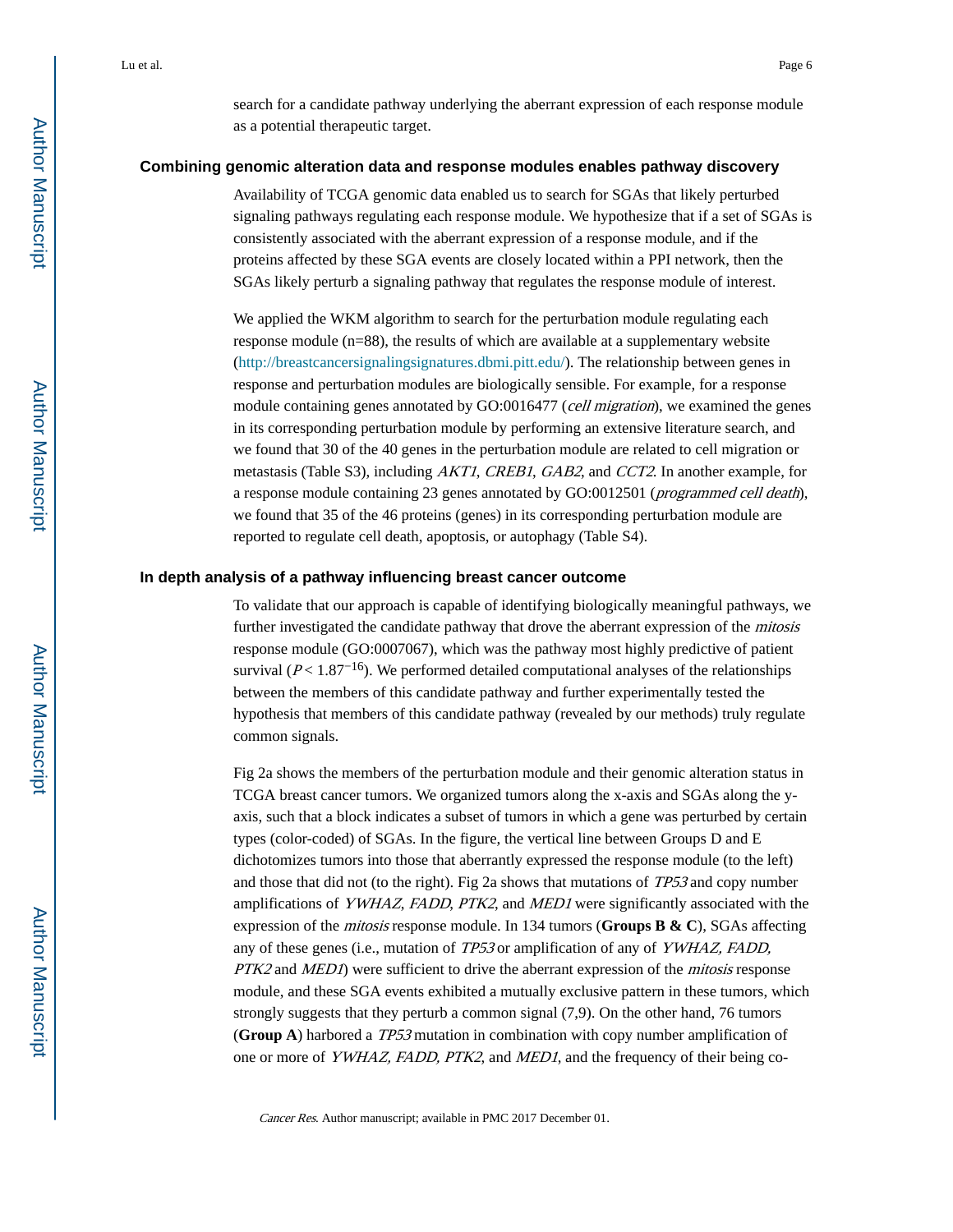perturbed was significantly greater than by chance (Table 1). The high prevalence of combinatorial perturbations indicates that genetic interactions (34) among these genes provides an oncogenic advantage in these tumors. In the PPI network, p53 is a hub directly interacting with PTK2, YWHAZ, and MED1 proteins (Fig 2b) (35,36), providing a molecular basis for the genetic interactions at the protein level. Since the PPI interactions among these proteins provide a strong indication that they may function together, we concentrate on studying the relationships among these four proteins in the following subsections.

#### **SGAs affecting TP53, PTK2, YWHAZ, and MED1 perturb a common set of signals**

Based on the discovered genetic interactions and known physical interactions among TP53, PTK2, YWHAZ, and MED1 (hereafter abbreviated as TPYM), we hypothesized that their corresponding proteins form a signaling complex that cooperatively encodes a common set of signals. To test this hypothesis, we identified all the response modules regulated by the TPYM SGAs, such that each SGA was associated with a collection of response modules reflecting the distinct cellular signals perturbed by the SGA. We then organized the SGAs and the response modules regulated by them in a directed acyclic graph to reveal the nestedeffects relationships among the target response modules regulated by these SGAs (18,37) (Fig 2c). In this graph, a directed edge (or a path) from an SGA to a response module indicates that the SGA regulates the expression of the response module, and an edge between two SGAs indicates that the response modules regulated by the child SGA are subsumed by those regulated by the parent SGA. Fig 2c shows that perturbing TP53 led to the aberrant expression of a broad range of response modules, and the response modules affected by PTK2, YWHAZ, and MED1 were largely overlapping and subsumed by those affected by TP53. The results indicate that the SGAs affecting TPYM perturb a common set of signals manifested by the common response modules.

Because it is reported that the individual genes in TPYM are involved in epithelialmesenchymal transition (EMT) (38–40), we examined the relationships of the SGAs perturbing these genes and the expression profiles of EMT-signature genes (41) in TCGA breast cancer tumors, and indeed the SGAs affecting TPYM were associated with the differential expression of EMT signature genes (Fig 2d, Table S5). In sum, our results demonstrate that SGAs perturbing TPYM affect cell cycle progression, cell proliferation, and EMT.

#### **TPYM form a protein complex**

Based on the observed genetic interaction (frequent joint alteration of TPYM) and the known protein interactions from PPI databases, we hypothesized that the 4 proteins form a physical complex that mediates the aforementioned set of signals. To test this hypothesis, we first examined whether the 4 proteins form a protein complex in breast cancer cell lines (Table 2). Fig 3a shows the baseline expression of each of the 4 proteins in different cell lines. Co-immunoprecipitation results show that the 4 proteins form a complex in the MDA-MB231 cell line (Fig 3b) and in other cell lines (Fig S6). When we used siRNA to knock down each of the proteins individually followed by co-immunoprecipitation (Fig  $3c - 3e$ , Fig S7), the complex was disrupted.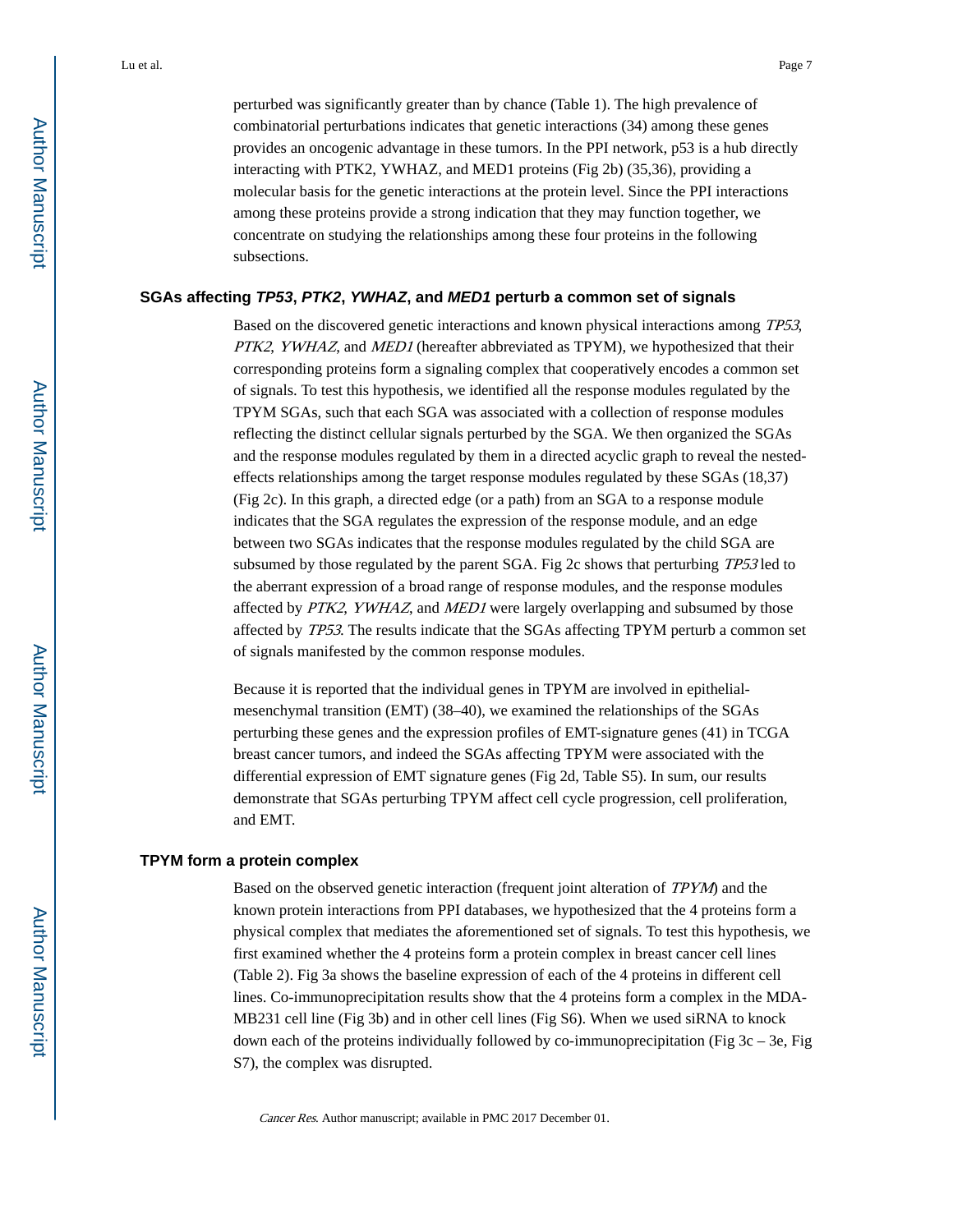Since we observed that a single SGA affecting one of TPYM proteins was often sufficient to mediate the signals of the entire complex in some tumors (Fig 2a), we hypothesized that an SGA affecting one member of the complex was sufficient to activate a feed-forward mechanism to induce the formation of the signaling complex. To test this hypothesis, we examined whether the transcription of PTK2, YWHAZ, and MED1 were coordinated, and we also investigated the impact of TP53 mutations on their expression. Fig 3f shows that expression of *PTK2* and *YWHAZ* are overexpressed and strongly correlated ( $R = 0.613$ , *P* 1.0E-16) in tumors with different combinations of mutation or copy number alterations in TP53, PTK2, and YWHAZ. Interestingly, copy number amplification of either PTK2 or YWHAZ (with or without TP53 mutation) tended to be accompanied by over-expression of the other (Fig 3f). Mutations in TP53 alone were sufficient to induce the expression of both  $PTK2$  and  $YWHAZ$  (Fig 3f, 3g, 3h) in tumors without copy number alterations of the latter genes. We found that transcriptomic expression of MED1 was not correlated with the other members.

In summary, the results indicate that a transcriptomic mechanism likely coordinates the expression between PTK2 and YWHAZ and with respect to TP53 status, whereas MED1 is likely regulated by unknown post-transcriptional mechanisms.

#### **Disrupting TPYM complex attenuates oncogenic behaviors**

Because TPYM form a protein complex and the SGAs perturbing TPYM affect a common set of signals, we hypothesized that formation of the TPYM complex mediates the oncogenic signals that are commonly associated with the SGAs perturbing its members (e.g., mutations of p53 or amplification of PTK2) and that disrupting this signaling complex could block the pathologic aberrant signals.

To test this hypothesis, we performed a series of knockdown experiments to disrupt the complex in breast cancer cell lines (Fig  $3c - 3e$ ). Based on our computational analyses (results from Fig 2c and 2d), we predicted that disrupting the complex would affect cell cycle progression, cell proliferation, colony formation, and cell migration (the latter two phenotypes are related to EMT), and we examined the impact of knockdown on these phenotypes. We found (Fig 4a – 4d, S8) that knocking down any member of the complex significantly attenuated the above oncogenic phenotypes in cell lines hosting p53 mutations (HCC38 and MDA-MB231), whereas the impact of knock-downs was moderate in cell lines with wild type *TP53* (MCF7 and ZR75.1).

To examine whether knocking down PTK2, YWHAZ, and MED1 specifically blocks the oncogenic signal originated by p53 mutations, we introduced a mutant p53 (R231K) cDNA into cell lines with wild type TP53 (ZR75.1 and MCF-7) and a cell line with mutant TP53 (MDA-MB231) to examine the impact of p53 mutation on oncogenic behavior. Our results (Fig  $4e - 4f$ ) showed a significant increase in the proportion of cells in S and G2/M phase and in cell proliferation induced by mutant p53. As expected, the introduction of mutant p53 into MDA-MB231 did not change cellular phenotype. Importantly, our results (Fig  $4e - 4f$ ) demonstrate that the impact of mutant p53 in ZR75.1 and MCF-7 was reversed by depletion of PTK2, YWHAZ, or MED1. Taken together, our results indicate that the oncogenic effect of mutant p53 requires the presence of the other members of TPYM and that the oncogenic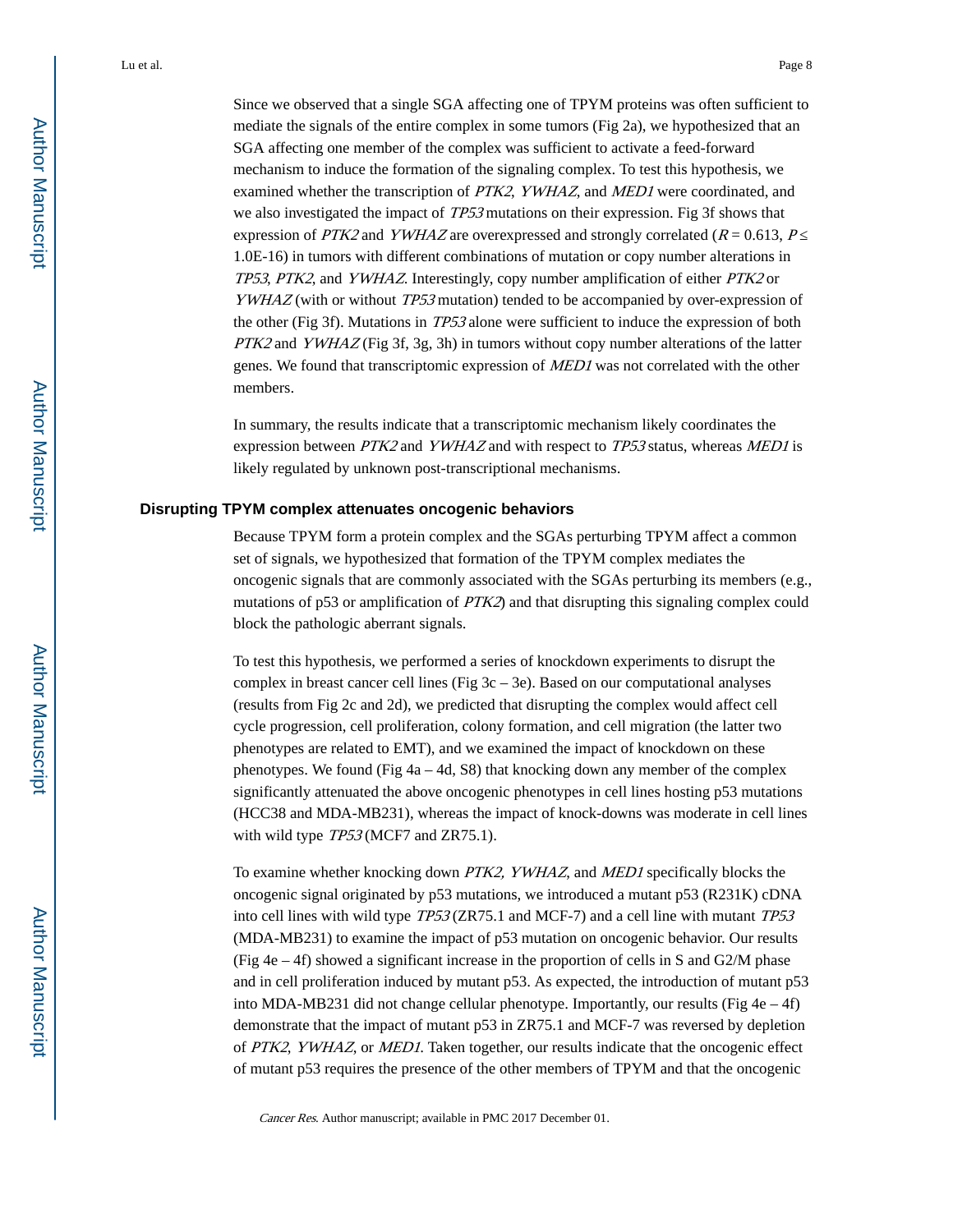effect of mutant p53 can be blocked by knocking down *PTK2*, *YWHAZ*, and *MED1*, presumably through disrupting the TPYM complex.

# **Discussion**

We designed and applied a signal-oriented computational framework, in which we first characterize perturbed cellular signals in the form of response modules, and then we identify the SGAs (and presumably associated signaling pathways) regulating these response modules. This framework enables us to discover the relationships between SGAs and the transcriptomic modules by teasing out specific information buried in highly convoluted transcriptomic and genomic alteration data. While this study mainly concentrates on breast cancer, the framework is generally applicable to study cancer pathways for all cancer types. We anticipate this framework will be applied broadly to different types of cancers for discovering novel cancer pathways and therapeutic targets per the example shown in this paper.

Our analyses highlight a previously unappreciated signaling complex that drives multiple oncogenic processes and is associated with poor outcome in breast cancer. Although the oncogenic effects of SGAs affecting individual genes in TPYM are well known (38– 40,42,43) and their relationships have been studied separately (36,44), the interplay among these genes in cancer, in particular their coordinated "mutual activation" to form a signaling complex, had not been well appreciated. Identification of this pathway reflects the strength of signal-oriented multi-omic analyses in discovering novel pathways, which reveals connections that are difficult to discern when studying different types of omics data separately.

Our results provide a novel hypothesis for the "gain of function" (45–47) of p53 mutations. It is well appreciated that tumors with mutations in TP53 are more aggressive than tumors with homozygous loss of TP53. That is, mutant p53 not only loses the tumor suppressor function but also gains oncogenic properties (45–47). However, the exact mechanism of such gain of function remains unclear. Our results demonstrate that mutations in p53 are associated with formation of the TPYM signaling complex, which in turn mediates multiple oncogenic processes such as EMT. Thus, the "gain of function" of mutant p53 is likely mediated by the formation of the complex.

Our results show that mutations in TP53 often result in the accumulation of mutant p53 proteins, due to the loss of a feedback regulation of p53 protein (2,48); our results also show that mutation of TP53 is often associated with coordinated transcription induction of PTK2 and YWHAZ, thus leading to an optimal stoichiometry that would facilitate the formation of the TPYM complex. The higher than expected co-occurrence of mutation in TP53 and copy number amplification of PTK2 or WYHAZ also indicates that such joint alterations may provide oncogenic advantages. As for the mechanism by which mutation in TP53 induces expression of PTK2, it is known that wild type p53 binds to the promoter of PTK2 (44), potentially suppressing the gene. Thus loss of the transcription factor function of mutant p53 would release such a suppression and lead to the induction of PTK2. It can be hypothesized that regulation of YWHAZ is controlled in a similar fashion. We hypothesize that wild type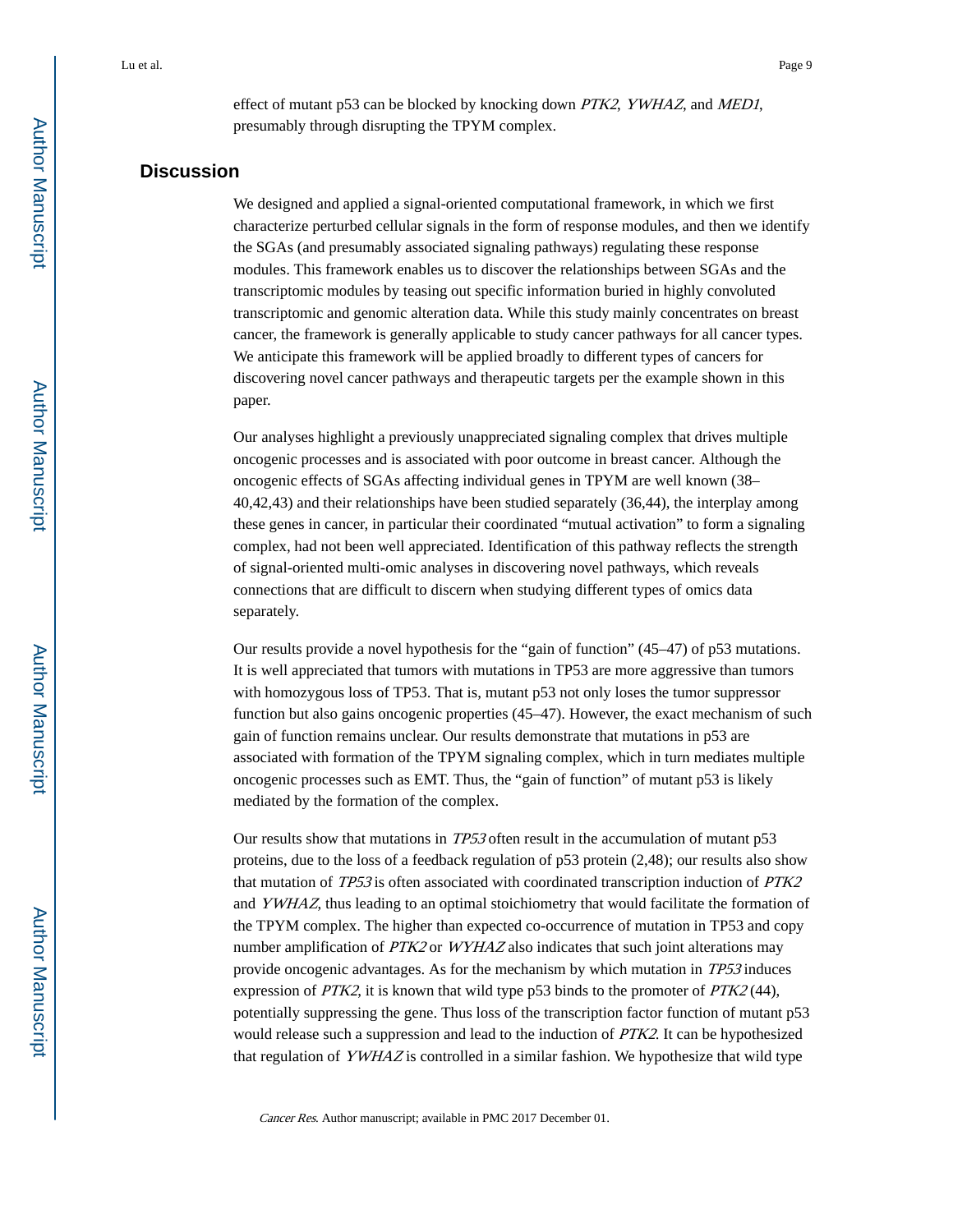p53 may also be able to form the TPYM complex. However, the p53 protein is usually tightly controlled in TP53-wt cells, thus the rate and the quantity of the TPYM complex may be limited. This may explain why the p53-mutant cell lines are more sensitive to disrupting the TPYM complex than the cell lines with wild type p53 are, because the former may be more addicted to the oncogenic propertiesy of the complex.

Identification of the TPYM signaling complex could translate into a therapeutic strategy for treating tumors with aberrations in the TPYM pathway by disrupting the complex, which is supported by our proof-of-concept experiments. Although the knockdown of each individual member of TPYM could uniquely affect each oncogenic phenotype (e.g., cell cycle proliferation, cell proliferation, colony formation, cell migration) via a distinct mechanism (independent of other complex members), it is a more concise and plausible hypothesis that the loss of oncogenic phenotypes associated with each knockdown results from the disruption of the complex. As such, all four proteins could be targeted to disrupt the signaling complex to block its signal, thus expanding treatment options. For example, for tumors hosting p53 mutations, one can target any of the other three members, even if their genomic statuses are wild type. Furthermore, targeting the complex creates a "synthetic lethal" effect (49) with respect to p53 mutations. Our results show that targeting the 3 members of TPYM other than p53 has a more prominent impact on cell lines with p53 mutations, indicating that the oncogenic properties of these cell lines are more dependent on the complex.

Although our results are derived from breast cancer, the TPYM pathway is perturbed in multiple cancers (collectively covering over 90% of ovarian cancers, uterine carcinosarcoma, and lung squamous cancers, and over 70% of small cell lung cancers, head and neck squamous carcinomas, and esophageal adenocarcinoma in TCGA) (50). Therefore, any successful therapeutic strategy targeting the members of the *TPYM* complex would have a broad impact. Furthermore, our signal-oriented computational framework will facilitate the discovery of additional novel pathways capable of being exploited by targeted therapeutic strategies.

One limitation of the method reported in this study is the requirement of GO annotations in order to find transcriptomic modules related to a common function, which may miss genes that are not well annotated. Another potential limitation is that the k-path algorithm relies on a PPI network to search for candidate driver SGAs, which subjects the method to the incompleteness and noisiness of our knowledge in PPIs. Nonetheless, we show that the method in general can identify important response and perturbation modules that are informative of patient survival. Future studies may include using the statuses of response or perturbation modules to predict the efficacy of anticancer drugs.

# **Supplementary Material**

Refer to Web version on PubMed Central for supplementary material.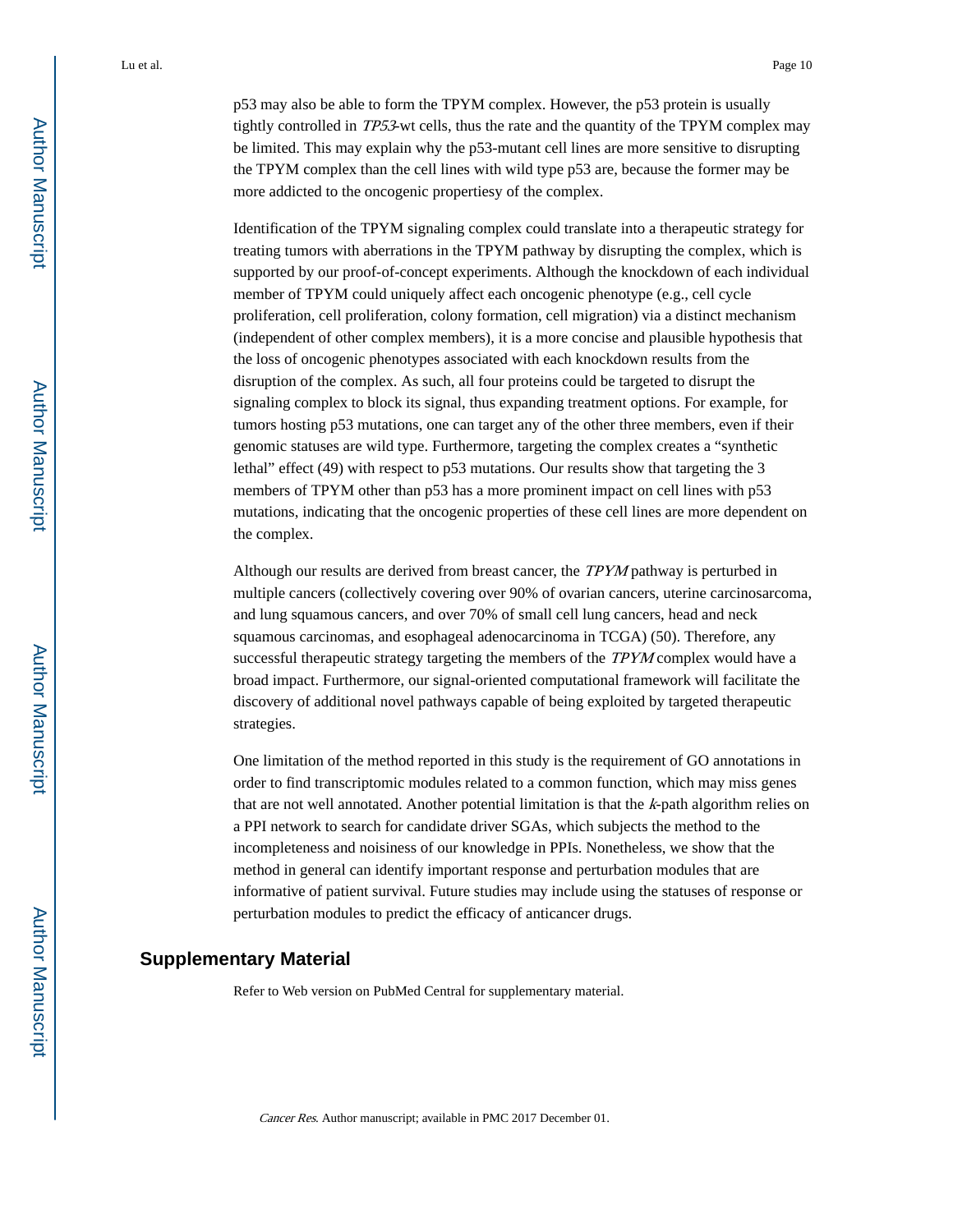# **Acknowledgments**

The authors would like to thank Drs. Andrew Stern, Steffi Osterreich, Robert Edwards, Xin Huang for discussions and Michelle Kienholz for assistance editing the manuscript, and Dr Nancy Davidson's generous contribution of the breast cancer cell lines from the NCI-ATCC ICBP program. The research was partially supported by following NIH grants: R01LM 010144, R01LM 011155, R01LM012011, U54HG008540, R01CA154695, R01CA094118, K99LM011673, and P01CA97132.

# **References**

- 1. Vogelstein B, Papadopoulos N, Velculescu VE, Zhou S, Diaz LA Jr, Kinzler KW. Cancer genome landscapes. Science. 2013; 339:1546–58. [PubMed: 23539594]
- 2. Weinberg, RA. The biology of cancer. New York, NY: Garland Science, Taylor & Francis Group; 2013.
- 3. Joly Y, Dove ES, Knoppers BM, Bobrow M, Chalmers D. Data sharing in the post-genomic world: the experience of the International Cancer Genome Consortium (ICGC) Data Access Compliance Office (DACO). PLoS Comput Biol. 2012; 8:e1002549. [PubMed: 22807659]
- 4. Dees ND, Zhang Q, Kandoth C, Wendl MC, Schierding W, Koboldt DC, et al. MuSiC: identifying mutational significance in cancer genomes. Genome research. 2012; 22:1589–98. [PubMed: 22759861]
- 5. Lawrence MS, Stojanov P, Polak P, Kryukov GV, Cibulskis K, Sivachenko A, et al. Mutational heterogeneity in cancer and the search for new cancer-associated genes. Nature. 2013; 499:214–8. [PubMed: 23770567]
- 6. Djotsa Nono ABD, Chen K, Liu X. Comutational prediction of genetic drivers in cancer. eLS. 2016
- 7. Ciriello G, Cerami E, Sander C, Schultz N. Mutual exclusivity analysis identifies oncogenic network modules. Genome research. 2012; 22:398–406. [PubMed: 21908773]
- 8. Vandin F, Upfal E, Raphael BJ. Algorithms for detecting significantly mutated pathways in cancer. J Comput Biol. 2011; 18:507–22. [PubMed: 21385051]
- 9. Vandin F, Upfal E, Raphael BJ. De novo discovery of mutated driver pathways in cancer. Genome Res. 2012; 22:375–85. [PubMed: 21653252]
- 10. Raphael BJ, Dobson JR, Oesper L, Vandin F. Identifying driver mutations in sequenced cancer genomes: computational approaches to enable precision medicine. Genome medicine. 2014; 6:5. [PubMed: 24479672]
- 11. Kim YA, Cho DY, Dao P, Przytycka TM. MEMCover: integrated analysis of mutual exclusivity and functional network reveals dysregulated pathways across multiple cancer types. Bioinformatics. 2015; 31:i284–92. [PubMed: 26072494]
- 12. Lu S, Lu KN, Cheng SY, Hu B, Ma X, Nystrom N, et al. Identifying Driver Genomic Alterations in Cancers by Searching Minimum-Weight, Mutually Exclusive Sets. PLoS computational biology. 2015; 11:e1004257. [PubMed: 26317392]
- 13. Kim YA, Salari R, Wuchty S, Przytycka TM. Module cover a new approach to genotypephenotype studies. Pacific Symposium on Biocomputing Pacific Symposium on Biocomputing. : 2013135–46.
- 14. Kim YA, Przytycki JH, Wuchty S, Przytycka TM. Modeling information flow in biological networks. Phys Biol. 2011; 8:035012. [PubMed: 21572171]
- 15. Tuncbag N, McCallum S, Huang SS, Fraenkel E. SteinerNet: a web server for integrating 'omic' data to discover hidden components of response pathways. Nucleic Acids Res. 2012; 40:W505–9. [PubMed: 22638579]
- 16. Hofree M, Shen JP, Carter H, Gross A, Ideker T. Network-based stratification of tumor mutations. Nature methods. 2013; 10:1108–15. [PubMed: 24037242]
- 17. Segal E, Friedman N, Koller D, Regev A. A module map showing conditional activity of expression modules in cancer. Nat Genet. 2004; 36:1090–8. [PubMed: 15448693]
- 18. Lu S, Jin B, Cowart LA, Lu X. From data towards knowledge: Revealing the architecture of signaling systems by unifying knowledge mining and data mining of systematic perturbation data. PLoS ONE. 2013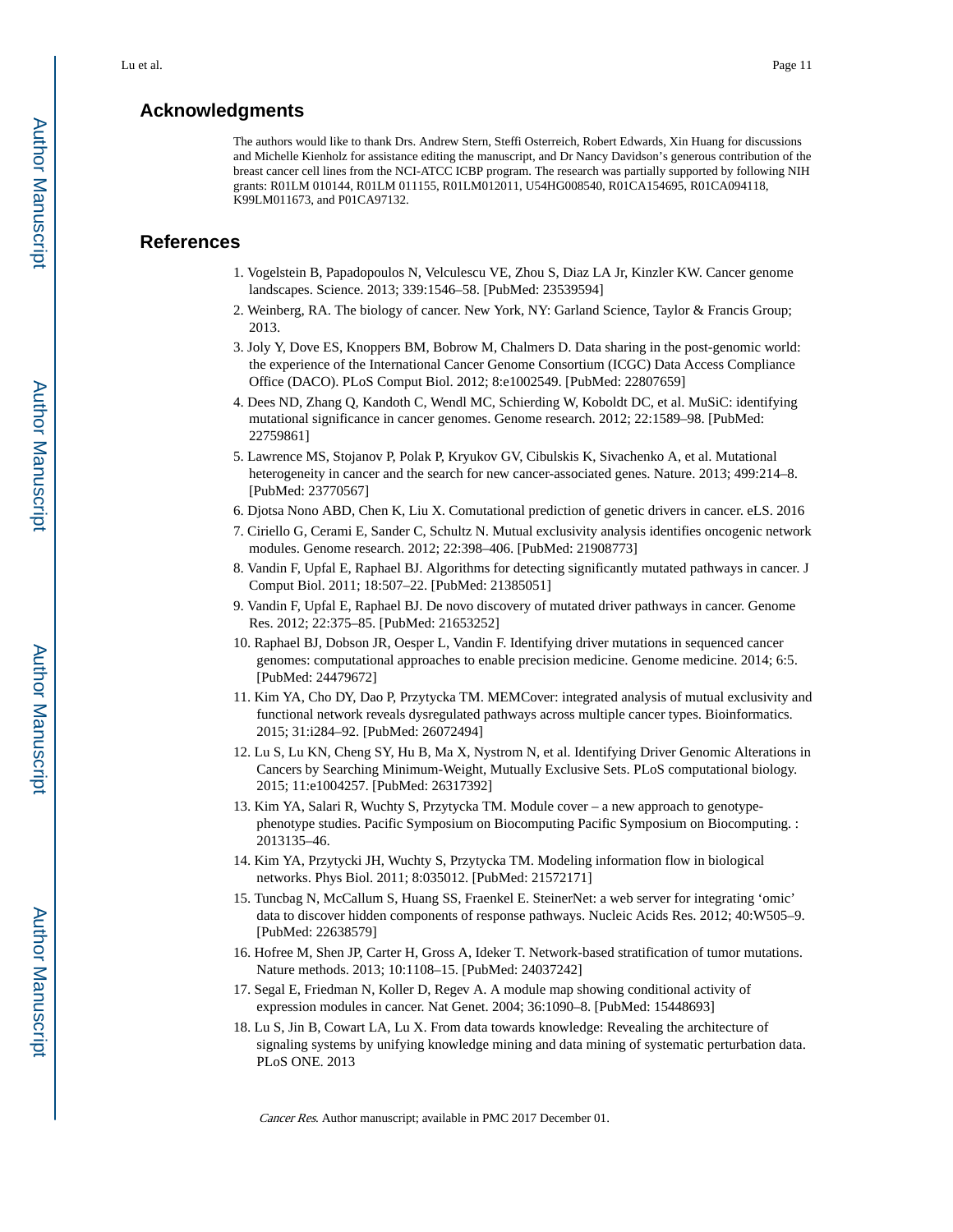- 19. Lu S, Lu X. Integrating genome and functional genomics data to reveal perturbed signaling pathways in ovarian cancers. AMIA Summits on Translational Science proceedings AMIA Summit on Translational Science. 2012; 2012:72–8.
- 20. Kandoth C, McLellan MD, Vandin F, Ye K, Niu B, Lu C, et al. Mutational landscape and significance across 12 major cancer types. Nature. 2013; 502:333–9. [PubMed: 24132290]
- 21. Cheng WY, Ou Yang TH, Anastassiou D. Development of a prognostic model for breast cancer survival in an open challenge environment. Science translational medicine. 2013; 5:181ra50.
- 22. Lu S, Zhang F, Chen J, Sze S-h. Finding pathway structures in protein interaction networks. Algorithmica. 2007; 48:363–74.
- 23. Segal E, Kim SK. The modular era of functional genomics. Genome Biol. 2003; 4:317. [PubMed: 12734004]
- 24. Wong DJ, Nuyten DS, Regev A, Lin M, Adler AS, Segal E, et al. Revealing targeted therapy for human cancer by gene module maps. Cancer Res. 2008; 68:369–78. [PubMed: 18199530]
- 25. Cancer Genome Atlas Network. Comprehensive molecular portraits of human breast tumours. Nature. 2012; 490:61–70. [PubMed: 23000897]
- 26. Ashburner M, Ball CA, Blake JA, Botstein D, Butler H, Cherry JM, et al. Gene ontology: tool for the unification of biology. The Gene Ontology Consortium. Nature genetics. 2000; 25:25–9. [PubMed: 10802651]
- 27. Jin B, Lu X. Identifying informative subsets of the Gene Ontology with information bottleneck methods. Bioinformatics. 2010; 26:2445–51. [PubMed: 20702400]
- 28. Hanahan D, Weinberg RA. Hallmarks of cancer: the next generation. Cell. 2011; 144:646–74. [PubMed: 21376230]
- 29. Lu S, Cai C, Osmanbeyoglu HU, Chen L, Day R, Cooper G, et al. Identify Informative Modular Features for Predicting Cancer Clinical Outcomes. 2012
- 30. Curtis C, Shah SP, Chin S-F, Turashvili G, Rueda OM, Dunning MJ, et al. The genomic and transcriptomic architecture of 2,000 breast tumours reveals novel subgroups. Nature. 2012:1–7.
- 31. Venet D, Dumont JE, Detours V. Most random gene expression signatures are significantly associated with breast cancer outcome. PLoS Comput Biol. 2011; 7:e1002240. [PubMed: 22028643]
- 32. Coussens LM, Werb Z. Inflammation and cancer. Nature. 2002; 420:860–7. [PubMed: 12490959]
- 33. Monti S, Tamayo P, Mesirov J, Golub T. Consensus clustering: A resampling-based method for class discovery and visualization of gene expression microarray data. Machine Learning. 2003; 52:91–118.
- 34. Mani R, St Onge RP, Hartman JLt, Giaever G, Roth FP. Defining genetic interaction. Proceedings of the National Academy of Sciences of the United States of America. 2008; 105:3461–6. [PubMed: 18305163]
- 35. Chatr-Aryamontri A, Breitkreutz BJ, Heinicke S, Boucher L, Winter A, Stark C, et al. The BioGRID interaction database: 2013 update. Nucleic Acids Res. 2013; 41:D816–23. [PubMed: 23203989]
- 36. Golubovskaya VM, Cance WG. FAK and p53 protein interactions. Anti-cancer agents in medicinal chemistry. 2011; 11:617–9. [PubMed: 21355845]
- 37. Markowetz F, Kostka D, Troyanskaya OG, Spang R. Nested effects models for high-dimensional phenotyping screens. Bioinformatics. 2007; 23:i305–12. [PubMed: 17646311]
- 38. Chang CJ, Chao CH, Xia W, Yang JY, Xiong Y, Li CW, et al. p53 regulates epithelialmesenchymal transition and stem cell properties through modulating miRNAs. Nature cell biology. 2011; 13:317–23. [PubMed: 21336307]
- 39. Lu J, Guo H, Treekitkarnmongkol W, Li P, Zhang J, Shi B, et al. 14–3–3 zeta Cooperates with ErbB2 to promote ductal carcinoma in situ progression to invasive breast cancer by inducing epithelial-mesenchymal transition. Cancer cell. 2009; 16:195–207. [PubMed: 19732720]
- 40. Danes CG, Wyszomierski SL, Lu J, Neal CL, Yang W, Yu D. 14–3–3 zeta down-regulates p53 in mammary epithelial cells and confers luminal filling. Cancer Res. 2008; 68:1760–7. [PubMed: 18339856]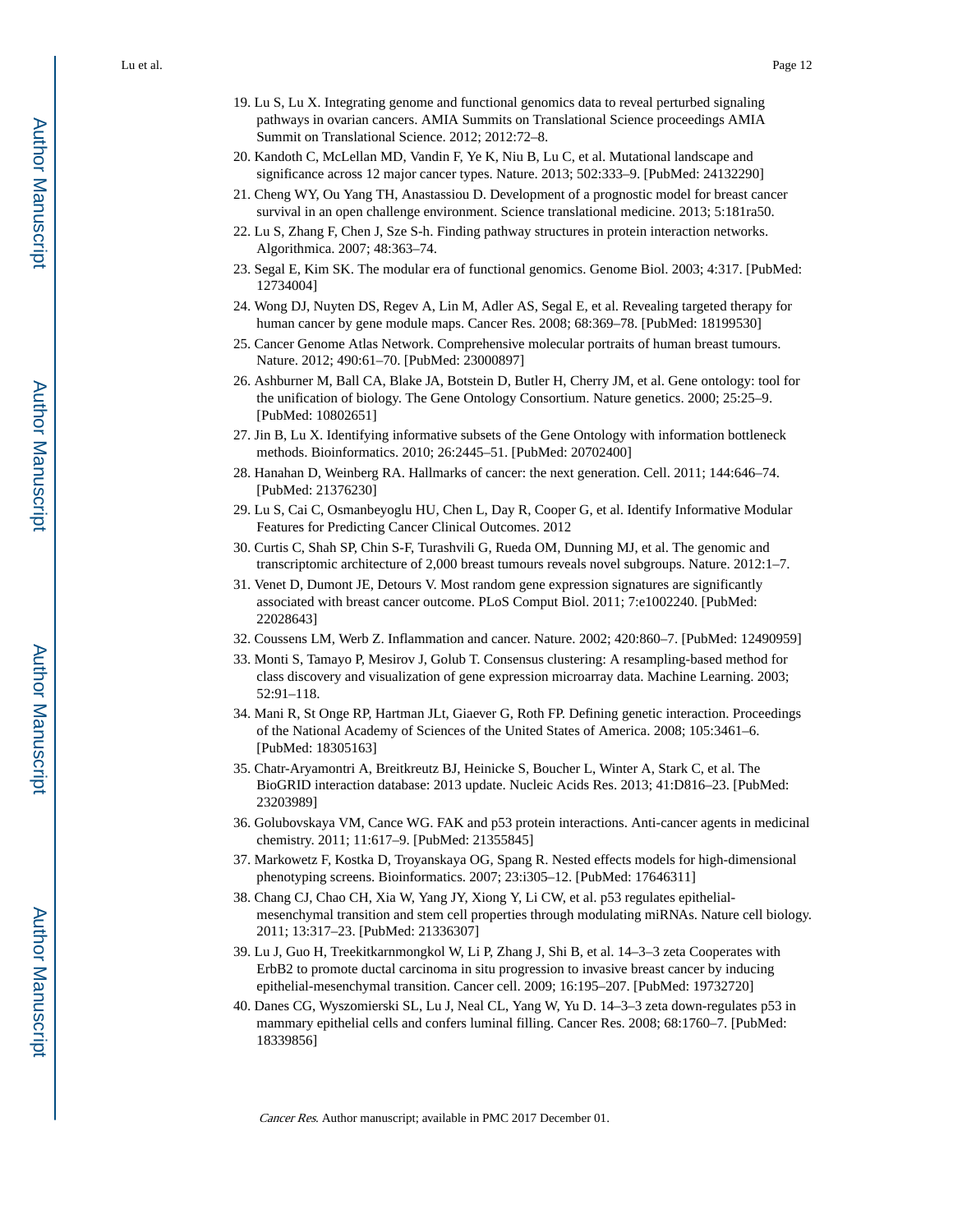- 41. Kim JE, Leung E, Baguley BC, Finlay GJ. Heterogeneity of expression of epithelial-mesenchymal transition markers in melanocytes and melanoma cell lines. Frontiers in genetics. 2013; 4:97. [PubMed: 23755070]
- 42. Menon R, Deng M, Ruenauver K, Queisser A, Pfeifer M, Offermann A, et al. Somatic copy number alterations by whole-exome sequencing implicates YWHAZ and PTK2 in castrationresistant prostate cancer. The Journal of pathology. 2013; 231:505–16. [PubMed: 24114522]
- 43. Menon R, Deng M, Ruenauver K, Queisser A, Peifer M, Offermann A, et al. Somatic copy number alterations by whole-exome sequencing implicates YWHAZ and PTK2 in castration-resistant prostate cancer. The Journal of pathology. 2013; 231:505–16. [PubMed: 24114522]
- 44. Wei CL, Wu Q, Vega VB, Chiu KP, Ng P, Zhang T, et al. A global map of p53 transcription-factor binding sites in the human genome. Cell. 2006; 124:207–19. [PubMed: 16413492]
- 45. Cadwell C, Zambetti GP. The effects of wild-type p53 tumor suppressor activity and mutant p53 gain-of-function on cell growth. Gene. 2001; 277:15–30. [PubMed: 11602342]
- 46. Muller PA, Vousden KH. Mutant p53 in cancer: new functions and therapeutic opportunities. Cancer cell. 2014; 25:304–17. [PubMed: 24651012]
- 47. Zheng T, Wang J, Zhao Y, Zhang C, Lin M, Wang X, et al. Spliced MDM2 isoforms promote mutant p53 accumulation and gain-of-function in tumorigenesis. Nat Commun. 2013; 4:2996. [PubMed: 24356649]
- 48. Haupt Y, Maya R, Kazaz A, Oren M. Mdm2 promotes the rapid degradation of p53. Nature. 1997; 387:296–9. [PubMed: 9153395]
- 49. Kaelin WG Jr. Synthetic lethality: a framework for the development of wiser cancer therapeutics. Genome Med. 2009; 1:99. [PubMed: 19863774]
- 50. Gao J, Aksoy BA, Dogrusoz U, Dresdner G, Gross B, Sumer SO, et al. Integrative analysis of complex cancer genomics and clinical profiles using the cBioPortal. Science signaling. 2013; 6:pl1. [PubMed: 23550210]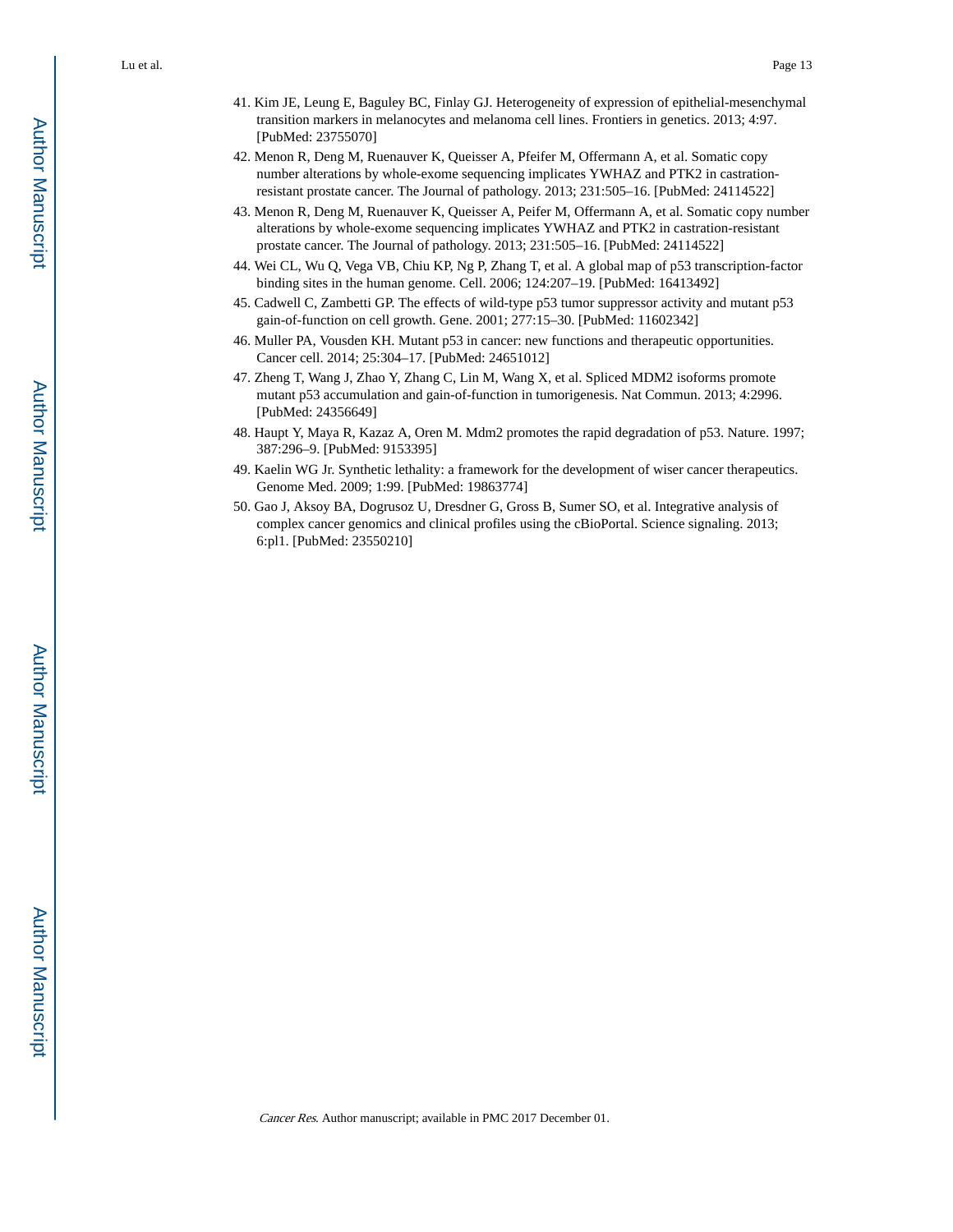



**a)** Diagram illustrating the search for a response module by finding a densely connected bipartite graph. Tumors and DEGs annotated by a common GO term are represented as the nodes in the graph. An edge indicates that a gene is differentially expressed in a tumor. A response module consists of a set of co-differentially expressed genes in multiple tumors satisfying a specified connectivity. **b)** A volcano plot illustrating response modules that are predictive of patient outcomes. A row corresponds to a response module, and a red dot indicates the Kaplan-Meier p-value of METABRIC patients dichotomized according to the state of the response module. The pink area indicates the upper 95% of  $p$ -values that can be obtained when dividing patients conditioning on randomly drawn gene sets of the same size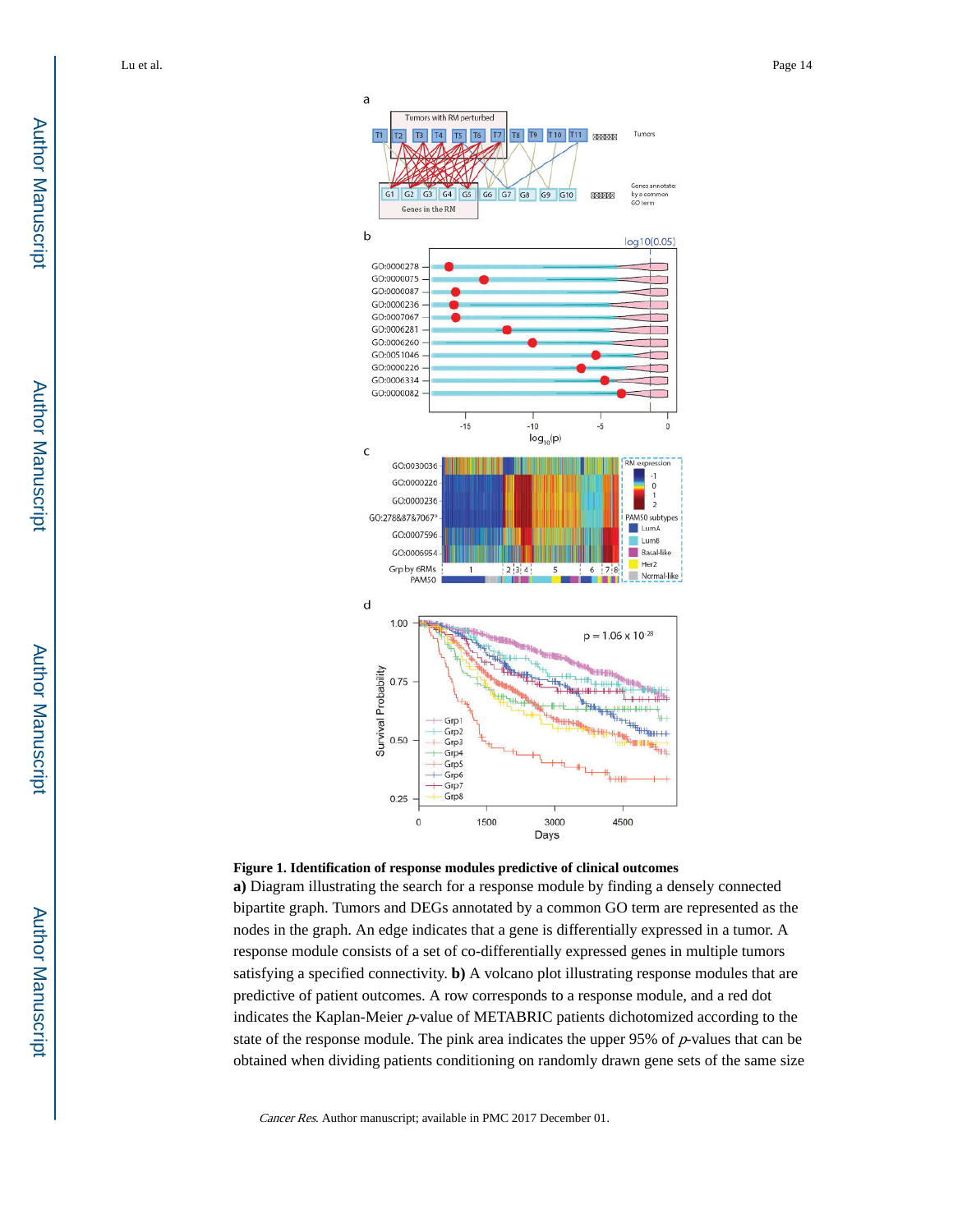as the corresponding response module. **c)** A heat map illustrating the averaged withinmodule expression values of response modules (response modules annotated with GO: 0000278, GO:0000087, and GO:0007067 are merged and indicated by an asterisk). The pseudo-color represents the relative expression value of a response module in tumors by the number of standard deviations from the mean. The tumors were clustered into subgroups with group IDs indicated below the heat map; the proportion of tumors belonging to PAM50 subtypes within a cluster are shown as colors. **d)** Kaplan-Meier survival curves of the 8 patient groups identified by clustering analysis.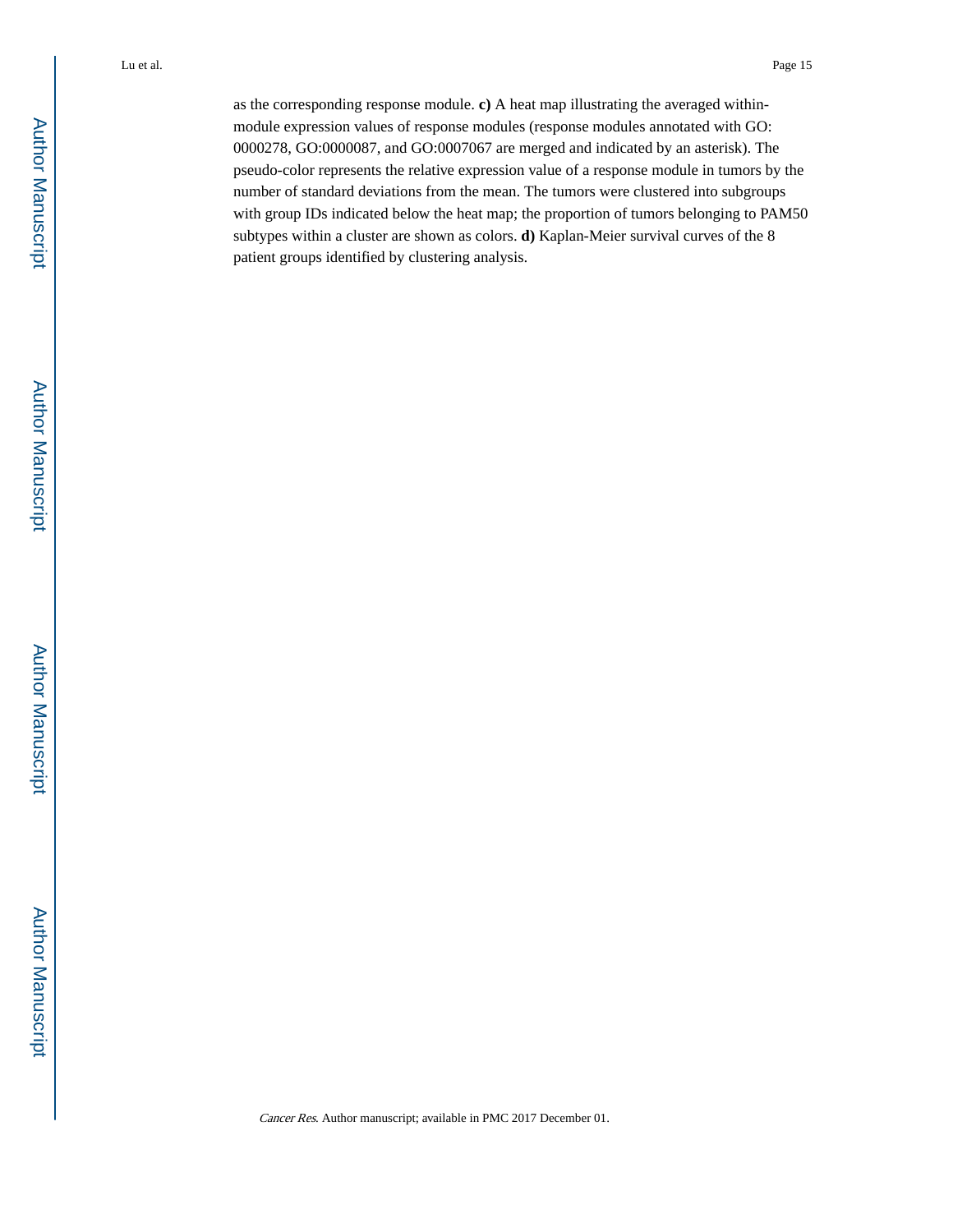Lu et al. Page 16



#### **Figure 2. TPYM encodes a common set of signals**

**a)** The distribution patterns of SGAs significantly associated with the expression state of the mitosis response module (GO:0007067). Tumors are on the x-axis, and SGA-perturbed genes are along the y-axis. A color-coded box indicates the tumors in which a gene is altered. The solid line separates the tumors with the response module aberrantly expressed (left) from those with normal expression (right). Dotted lines separate tumors into subsets with different combinations of TPYM alterations. **b)** PPI interaction between TPYM and their close neighbors. **c)** The relationships between TPYM alterations and their target response modules are organized as a directed acyclic graph. **d)** The expression status of EMT signature genes and the SGA status of TPYM. TCGA breast cancers are arranged along the x-axis, and EMT signature genes are arranged along the y-axis. The expression value of a gene is normalized to have a mean of 0 and unit standard deviation, and the pseudo-color is mapped to the range covering 90% of the tumors. PAM50 classifications of the tumors are shown as a color bar below.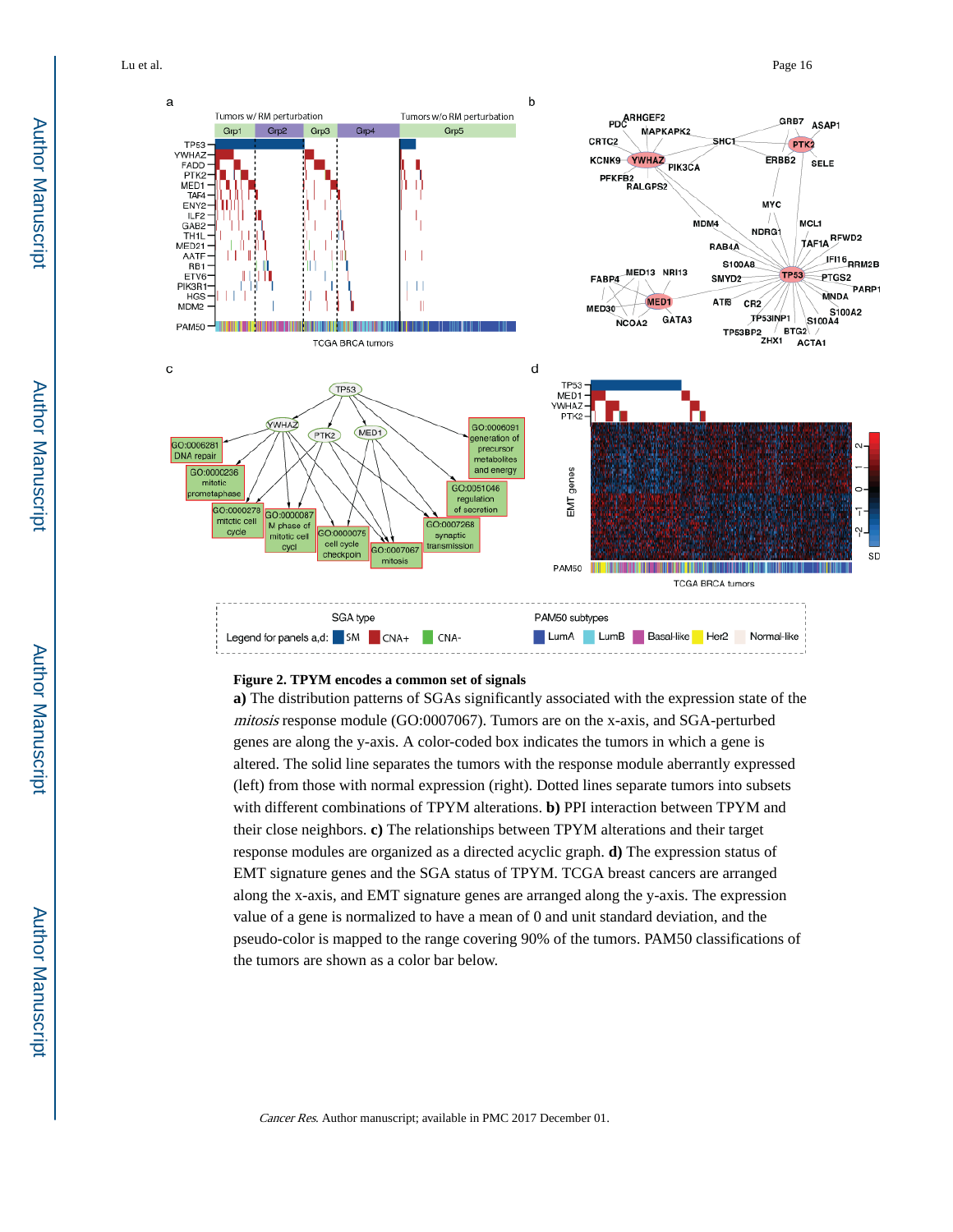Lu et al. Page 17



#### **Figure 3. P53, PTK2, YWHAZ, and MED1 form a protein complex**

**a)** Baseline protein expression of TPYM proteins in different cell lines. **b**) Co-IP of the four proteins. Results are organized according to antibody for Co-IP ("−" denotes control IgG, "+" indicates specific antibody) and antibody for Western blot (rows). **c**) Western blot showing the impact of siRNA treatments on the expression of the four proteins. **d** – **e**) The impact of depleting member proteins of the tetramer complex. **f)** Scatter plot of PTK2 (yaxis) and YWHAZ (x-axis) expression in tumors. Each point represents a tumor, and its genomic status of TP53, PTK2, and YWHAZ are indicated by color and shape. Samples are normalized according to the mean and standard deviation (SD) of normal breast samples; the unit of axis represents the number of SDs from the mean of the normal samples for the corresponding genes. The dashed lines indicate 2 SDs above the mean of the normal samples for PTK2 and YWHAZ respectively. The solid line is the regression line with R-squared and p-values shown. **g** – **h**) Histograms of normal samples (black), tumor samples without SGAs affecting TP53, PTK2, or YWHAZ (blue), and tumor samples with TP53 mutation but normal status for PTK2 and YWHAZ (red). The P-values for the contrasts between TP53 mutant tumors and those from the tumors without SGAs are shown.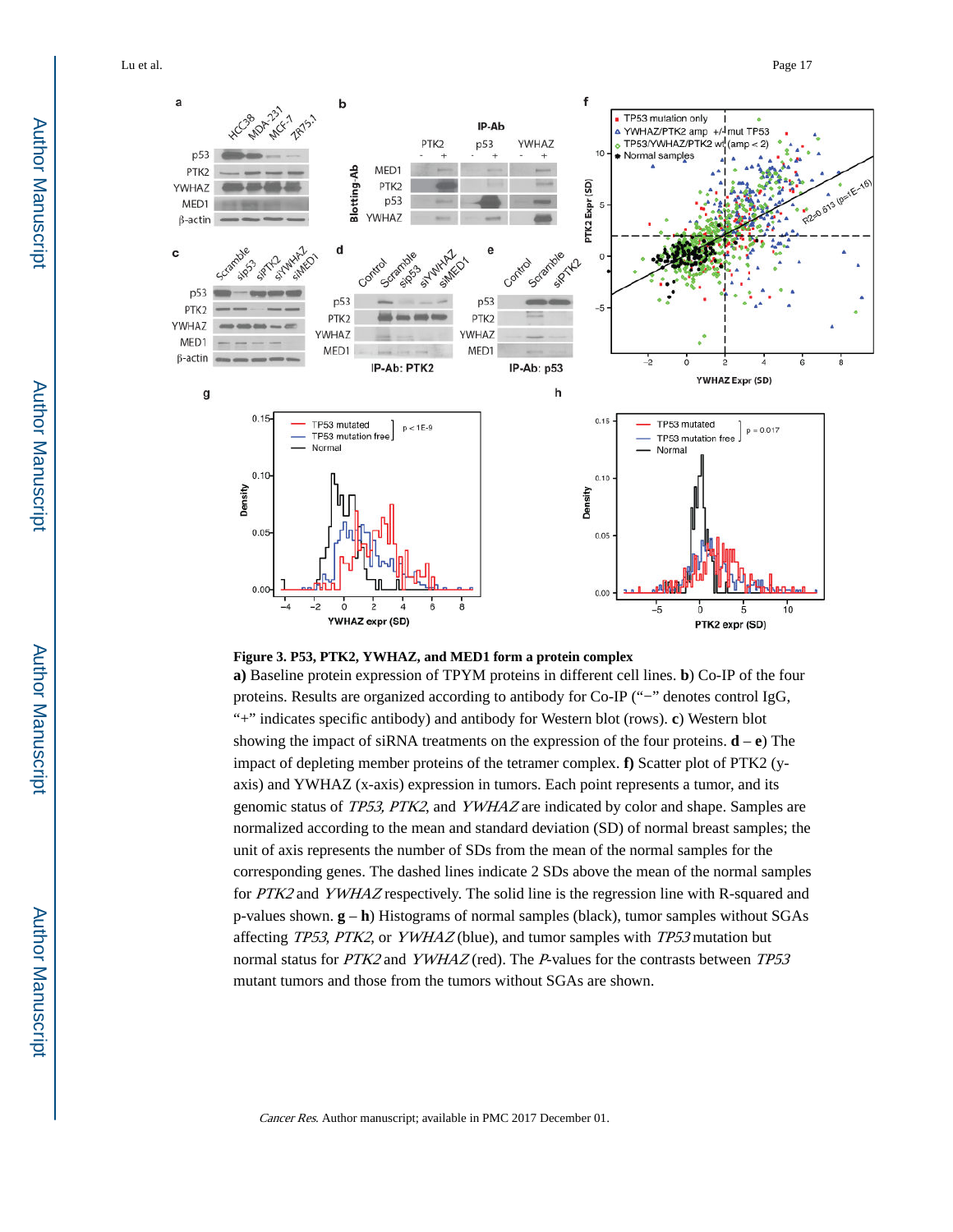

**Figure 4. Knocking down TPYM proteins attenuates oncogenic cellular phenotypes** The impact of knocking down TPYM on **a**) cell cycle, **b**) cell proliferation, **c**) colony formation, and **d**) cell migration. **e**) Impact of introducing mutant p53 (R231K) on cell cycle and impact of co-transfection of mutant p53 and siRNA against PYM. **f**) Impact of introducing mutant p53 (R231K) on cell proliferation and impact of co-transfection of mutant p53 and siRNA against PYM.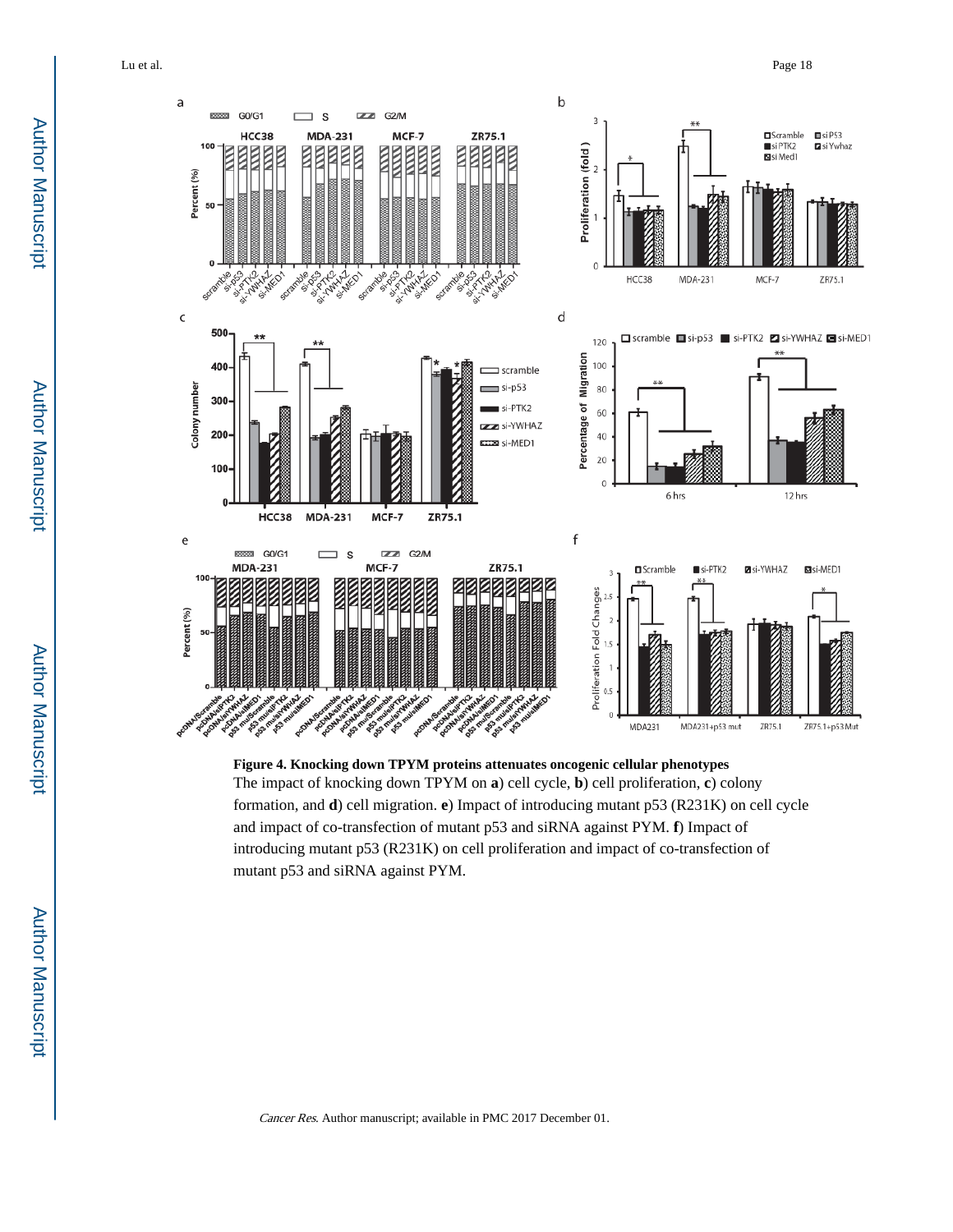**Table 1**

Statistical significance of joint SGA events Statistical significance of joint SGA events

| Gene                | TP53 YWHAZ PTK2 FADD |                     | <b>NED1</b>           |
|---------------------|----------------------|---------------------|-----------------------|
| TP53                | $< 10^{-5}$          | $< 10^{-5}$ 0.51068 | $9 \times 10^{-5}$    |
| <b><i>YWHAZ</i></b> | I                    | $< 10^{-5}$ 0.17147 | $2.22 \times 10^{-4}$ |
| PTK <sub>2</sub>    |                      | 0.15215             | 0.02283               |
| RADD                |                      | I                   | 0.02298               |
| MEDI                |                      |                     |                       |

Results from the cBioPortal are calculated using all provisional breast cancer samples from TCGA using cBioPortal web (accessed on May 7<sup>th</sup>, 2014). — Results from the cBioPortal are calculated using all provisional breast cancer samples from TCGA using cBioPortal web (accessed on May 7th, 2014).